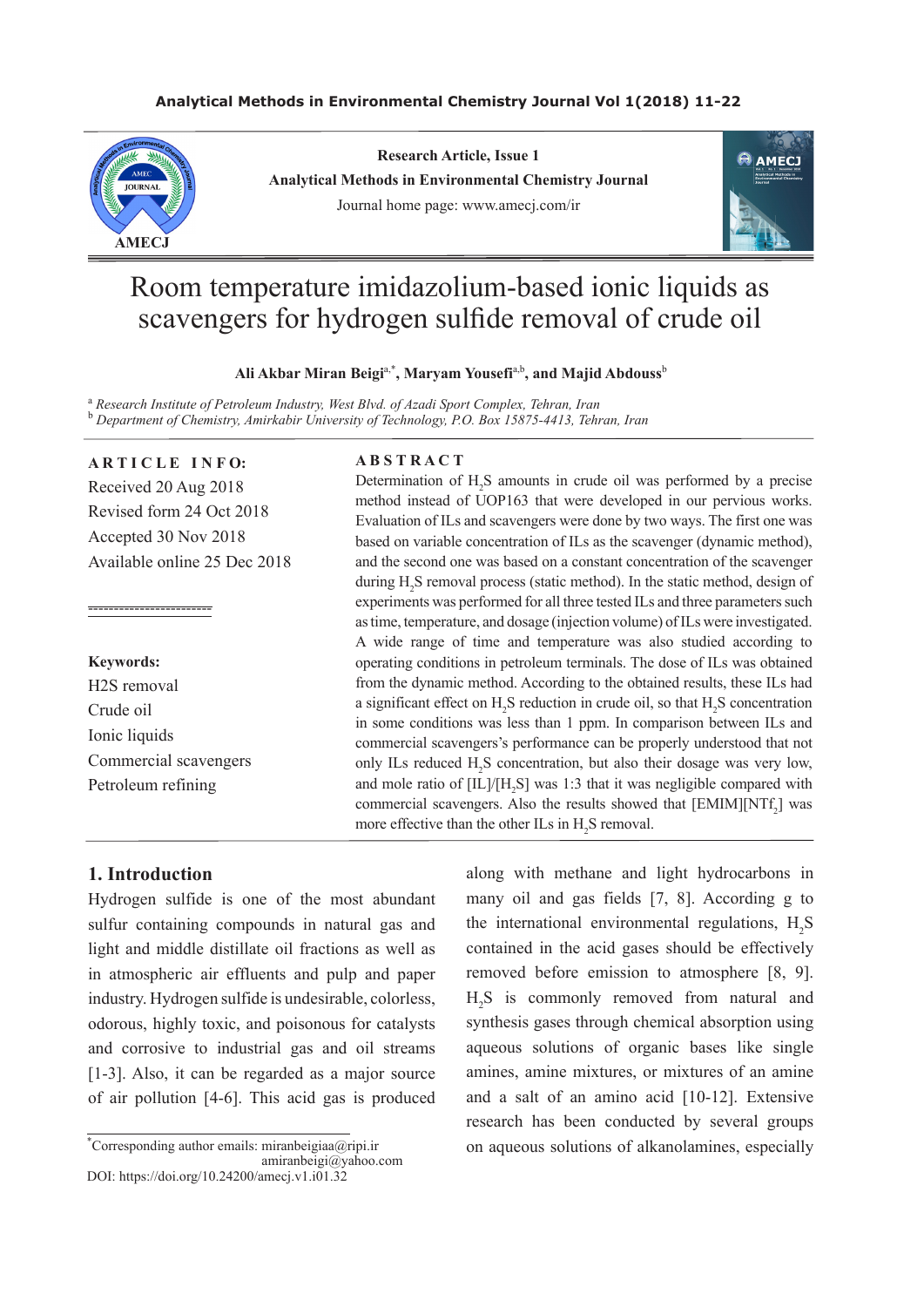monoethanolamine (MEA), diethanolamine (DEA) and methyldiethanolamine (MDEA) for treating and sweetening [13-16]. All of them are volatile and they show a reversible reaction that it can reverse  $H_2S$  in refining processes and make the process economically expensive [17].

In contrast ionic liquids (ILs) provides a vaporless, thermally stable [18, 19], reusable "green" solvent and catalyst for chemical reactions, so ILs has very possibility for removal of  $H_2S$ . ILs are molten salts composed entirely of ions, and many of them are liquids at room temperature. Room temperature ionic liquids (RTILs), often referred to as 'designer solvents', have been the great focus of scientists in various fields since they can be tuned for specific applications [20-27]. Nowadays, the most commonly studied ILs normally contain, imidazolium, ammonium, phosphonium, pyridinium, and pyrrolidinium cations, and tetrafluoroborate, hexafluorophosphate, bistrifluorosulfonylimide and triflate anions [20, 25, 28-30]. In addition, the physicochemical properties of ILs can be finely tuned by slight structural changes of the corresponding cations and anions [23–26]. To better understand the nature of ionic liquids and rationally expand their applications especially as pollutant scavenger and electrolyte, knowledge of their thermophysical

and electrochemical properties is required. In this work [Hmim][BF4], [Emim][Ntf<sub>2</sub>] and [Bmim] [ $MeSO<sub>4</sub>$ ] were used as scavengers for  $H<sub>2</sub>S$  removal from crude oil and then the results were compared with several commercial scavengers. Molecular structures of the three ILs are shown in Fig. 1.

In our previous work, physical and electrochemical properties of these ILs were investigated. Viscosity, solubility, thermal decomposition and electrochemical window of three ILs were studied more than the other properties. So these mentioned properties have been applied for  $H_2S$  removal. For example, the viscosity of selected ILs was fully compatible with the crude oil. Therefore, use of them in crude oil was not a problem. The thermal stability of ILs was very high and their ability at high temperatures was excellent. ILs may be have hydrophilic or lipophilic properties.

The hydrophilic and lipophilic ILs can remove H2 S of aqueous and organic parts of crude oil respectively. The decomposition temperature ranges of three ILs are shown in Table 1. Also, the experimental values of physicochemical properties of [HMIM][ $BF_4$ ], [EMIM][NT $f_2$ ] and [BMIM][MeSO<sub>4</sub>], such as density, refractive index, dynamic and kinematic viscosities, pH, and surface tension are listed in Table 2[20]. According to our previous studies these ILs are very suitable for  $H_2S$ 



**Lipophilic Property** 

**Fig. 1.** Molecular structures of the three ILs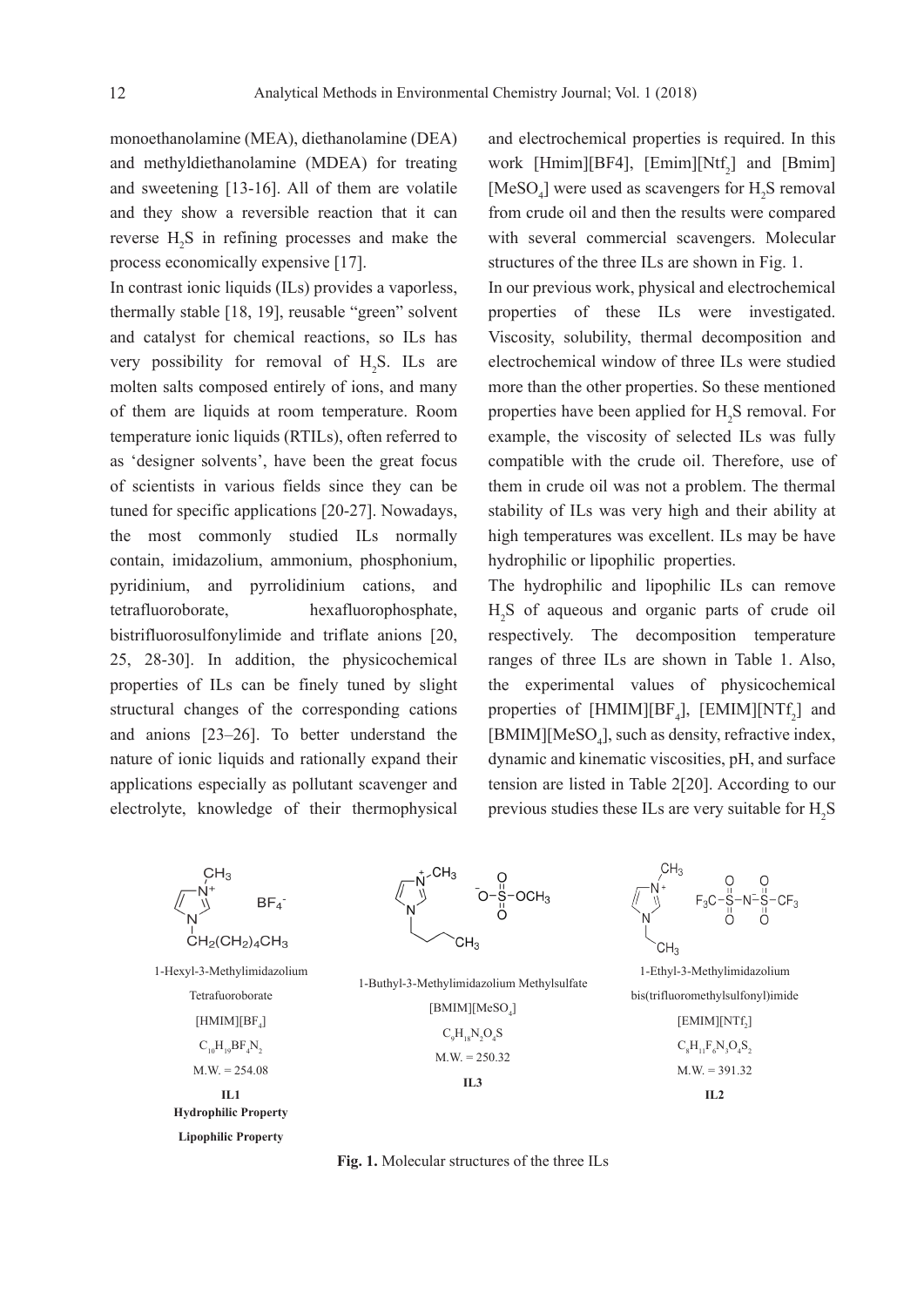scavenging and to the best of our knowledge we didn't find any paper related to  $H_2S$  removal from crude oil by using ILs. In addition, these ILs unlike other scavengers don't have any disadvantages such as slow synthetics, high consumption, unstable in high temperatures, or increase salt and sediments content. Of course the elimination

**Table 1.** Thermal decomposition for investigated ionic liquids.

| Ionic Liquid      | Decomposition        |
|-------------------|----------------------|
|                   | Temperature Range/°C |
| [HMIM][ $BF_4$ ]  | 310-500              |
| $[EMIM][NTf_{2}]$ | 390-510              |
| [BMIM][ $MeSO4$ ] | 317-438              |
|                   |                      |

**Table 2.** Densityp, dynamic viscosity  $\eta$ , refractive index  $n_p$ , surface tension  $\sigma$ , thermal expansion  $a_p$ , and pH of the ionic liquids at different temperatures

| t ( $\rm ^{\circ}C$ )      | $\rho$ (g mL <sup>-1</sup> ) | $\eta$ (mPa s) | $n_{\rm D}$ | $\sigma$ (mN m <sup>-1</sup> ) | $10^4 a_n$ (K) | pH of 1% Solution |
|----------------------------|------------------------------|----------------|-------------|--------------------------------|----------------|-------------------|
| [HMIM][ $BF4$ ]            |                              |                |             |                                |                |                   |
| $10\,$                     | 1.1562                       | 608.1          | 1.4265      | 41.4                           | 5.343          |                   |
| 20                         | 1.1492                       | 311.7          | 1.4241      | 40.6                           | 5.525          | 6.41              |
| 25                         | 1.1461                       | 220.0          | 1.4223      | 40.4                           | 5.623          | 6.25              |
| 30                         | 1.1425                       | 167.3          | 1.4211      | 40.0                           | 5.718          |                   |
| 40                         | 1.1355                       | 103.3          | 1.4183      | 39.8                           | 5.909          | 5.77              |
| 50                         | 1.1280                       | 63.77          | 1.4158      | 39.0                           | 6.104          |                   |
| 60                         | 1.1214                       | 52.22          | 1.4137      | 38.2                           | 6.302          | 5.12              |
| $70\,$                     | 1.1122                       | 28.48          | 1.4106      | 37.2                           | 6.504          |                   |
| 80                         | 1.1004                       | 21.39          | 1.4080      | 36.6                           | 6.709          | 4.49              |
| 90                         | 1.0874                       | 15.87          | 1.4051      | 36.3                           | 6.918          | 4.17              |
| 95                         | 1.0838                       | 13.92          | 1.4038      | 35.9                           | 7.025          |                   |
| [EMIM][NTf <sub>2</sub> ]  |                              |                |             |                                |                |                   |
| $10\,$                     | 1.5311                       | 55.92          | 1.4254      | 40.2                           | 4.706          |                   |
| 20                         | 1.5220                       | 37.27          | 1.4232      | 39.8                           | 5.518          | 6.48              |
| 25                         | 1.5168                       | 31.13          | 1.4220      | 39.4                           | 5.929          | 6.5               |
| 30                         | 1.5117                       | 26.28          | 1.4206      | 39.0                           | 6.344          |                   |
| 40                         | 1.5020                       | 19.67          | 1.4179      | 38.8                           | 7.186          | 6.54              |
| 50                         | 1.4907                       | 14.96          | 1.4153      | 38.6                           | 8.045          |                   |
| 60                         | 1.4780                       | 11.84          | 1.4127      | 38.0                           | 8.925          | 6.60              |
| $70\,$                     | 1.4651                       | 9.506          | 1.4101      | 37.2                           | 9.828          |                   |
| 80                         | 1.4494                       | 7.820          | 1.4072      | 36.6                           | 10.76          | 6.66              |
| 90                         | 1.4292                       | 6.539          | 1.4045      | 36.0                           | 11.72          | 6.69              |
| 95                         | 1.4230                       | 6.054          | 1.4033      | 35.5                           | 12.21          |                   |
| [BMIM][MeSO <sub>4</sub> ] |                              |                |             |                                |                |                   |
| $10\,$                     | 1.2117                       | 220.6          | 1.4831      | 46.0                           | 4.457          |                   |
| 20                         | 1.2053                       | 122.3          | 1.4777      | 44.4                           | 4.810          | 7.60              |
| 25                         | 1.2019                       | 93.78          | 1.4771      | 43.7                           | 4.988          | 7.55              |
| 30                         | 1.1983                       | 73.35          | 1.4765      | 43.4                           | 5.167          |                   |
| 40                         | 1.1923                       | 46.85          | 1.4745      | 42.6                           | 5.530          | 7.39              |
| 50                         | 1.1853                       | 32.21          | 1.4719      | 42.0                           | 5.899          |                   |
| 60                         | 1.1774                       | 23.02          | 1.4694      | 41.2                           | 6.274          | 7.18              |
| $70\,$                     | 1.1668                       | 17.05          | 1.4673      | 39.8                           | 6.656          |                   |
| $80\,$                     | 1.1538                       | 13.14          | 1.4650      | 39.0                           | 7.0453         | 6.96              |
| 90                         | 1.1400                       | 10.34          | 1.4626      | 38.1                           | 7.443          | 6.85              |
| 95                         | 1.1356                       | 9.257          | 1.4615      | 37.6                           | 7.645          |                   |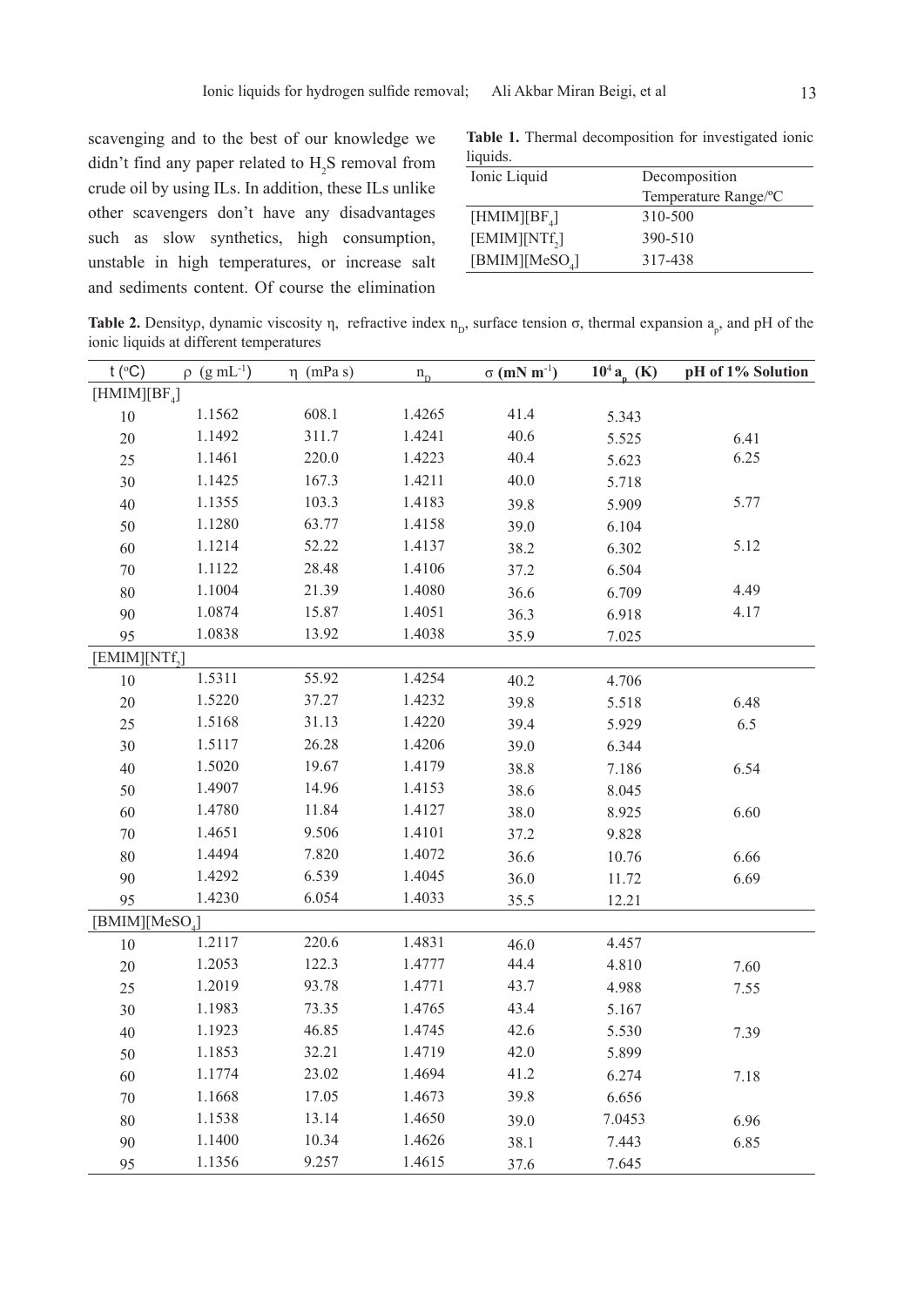reaction mechanism is unknown and our further studies certainly will be in this field.

In present work determination of  $H_2S$  amounts in crude oil was performed by the method that was presented by researchers at Research Institute of Petroleum Industry method (RIPI). [31] Then ILs was used in two different ways as scavengers for  $\rm H_2S$ removal. Finally, the results of both methods were compared with several commercial scavengers. Also, in our next work, metallic nanoparticles will be synthesized in ionic liquids media for  $H_2S$ removal from crude oil.

#### **2. Experimental**

# *2.1. Materials*

All chemicals and three ionic liquids were purchased from Merck, Aldrich and Fluka companies. The chemicals were used without further purification. Crude oil samples included exported crude oil such as Balarood, Masjed Soleyman, Soomar, Bahregan, and Furoozan.

#### *2.2. Experimental procedure*

The RIPI method was applied for determination of  $H<sub>2</sub>S$  amounts in crude oil. As we have previously reported this method was based on preliminary extraction with voltammetric detection. This method offers several inherent advantages for  $H_2S$ determination. Voltammetric detection methods are specific, since other species are electrochemically inactive at potentials where  $H_2S$  is detected. Also, this technique is very sensitive. Apparatus for determination of hydrogen sulfide in crude oil is shown in figure 2. After the measurement of  $H_2S$  content in crude oil, evaluation of several commercial scavengers and the ILs was done. Unfortunately there was not a systematic and standardized method to evaluate the efficiency of scavengers. In present work two methods was applied for evaluation. One is related to RIPI, was based on constant concentration of ILs or commercial scavengers and the other one was based on variable concentration of them that is related to



**Fig. 2.** The apparatus for determination of hydrogen sulfide in crude oil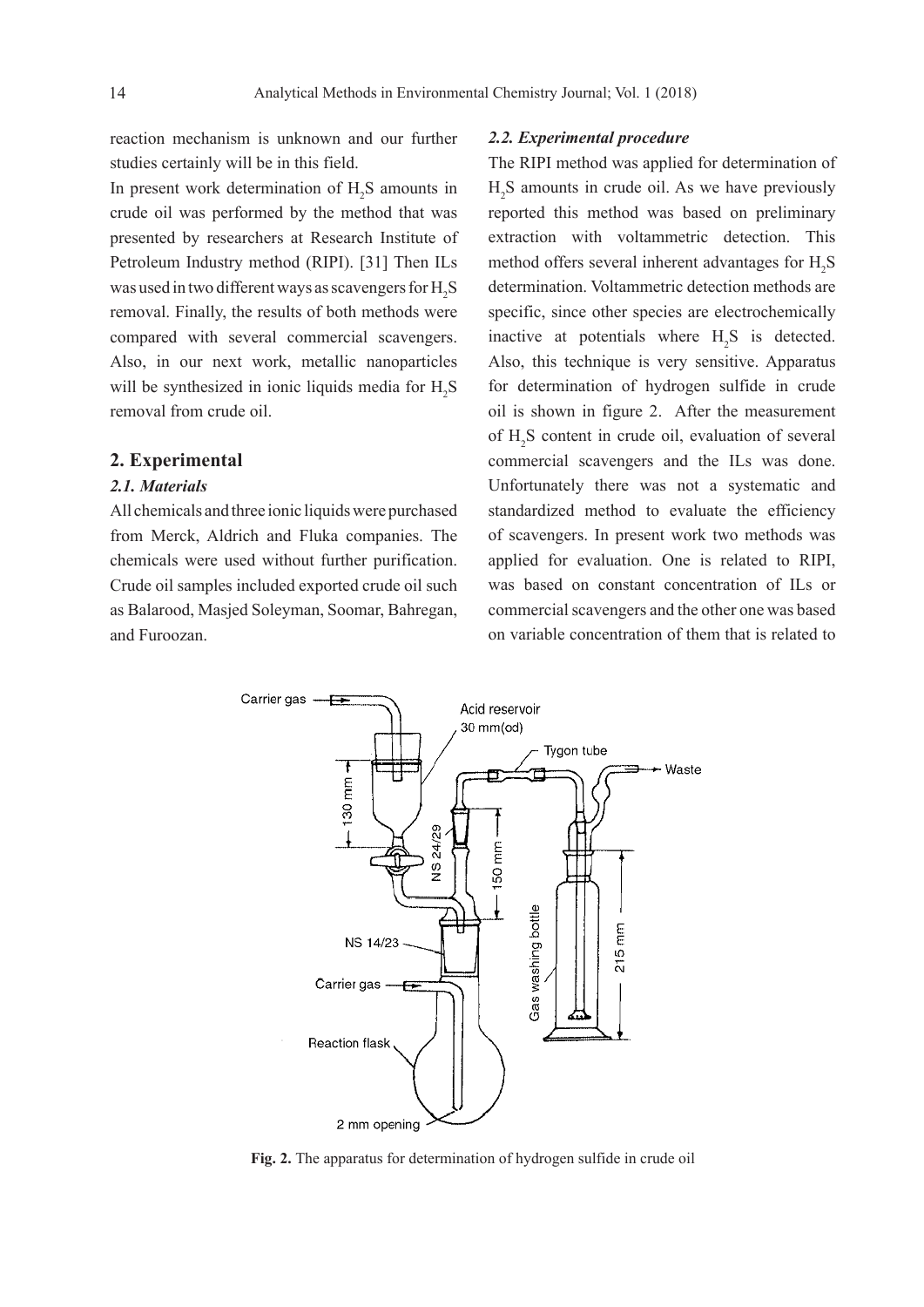oil export terminals. In the constant concentration method for ILs, design of experiment was applied by using Design Expert software.

#### **3. Results and discussion**

# *3.1. Evaluation of commercial scavengers*

Evaluation of commercial scavengers was developed by two methods.

#### *3.1.1 First method (Variable concentration)*

This method has been developed by the RIPI, had high operating speed. The scavengers that were used had fast kinetic and high efficiency. Evaluation in this method was based on measuring and following potential variations of crude oil during addition of scavengers in a specified time. A potential variation of crude oil was shown in figure 3.

In the RIPI method, usually in the one minute intervals, approximately 50 µL of scavenger was added to the certain amount of crude oil (about 100 g) and potential changes versus time and volume consumption of scavenger were recorded (Fig.3). Mutations that occurred in the potential curves were related to the equivalent point of  $H_2S$  titration by scavenger. In the equivalent point, almost all H2 S contents were neutralized by scavenger and crude oil are free of  $H_2S$ .

Primary investigations showed that electrode potential was depended on  $H_2S$  or S concentration in crude oil. As long as hydrogen sulfide was present in the crude oil, electrode potential, depending on the  $H_2S$  concentration in the specified range was nearly between -900 up to -1200 mV. It should be noted that beside  $H_2S$  concentration the electrode potential could be a function of temperature and electrolyte. Also, according to the Nernst equation, the electrode potential is depend on oxidative and reductive concentration, ions mobility and activity coefficient. Therefore, the potential ranges difference between -900 to -1200 mV may be due to one of the items listed above. In this method, evaluation of  $H_2S$  reduction was based on



**Fig. 3.** Potential variations of crude oil by addition of a commercial scavenger versus time.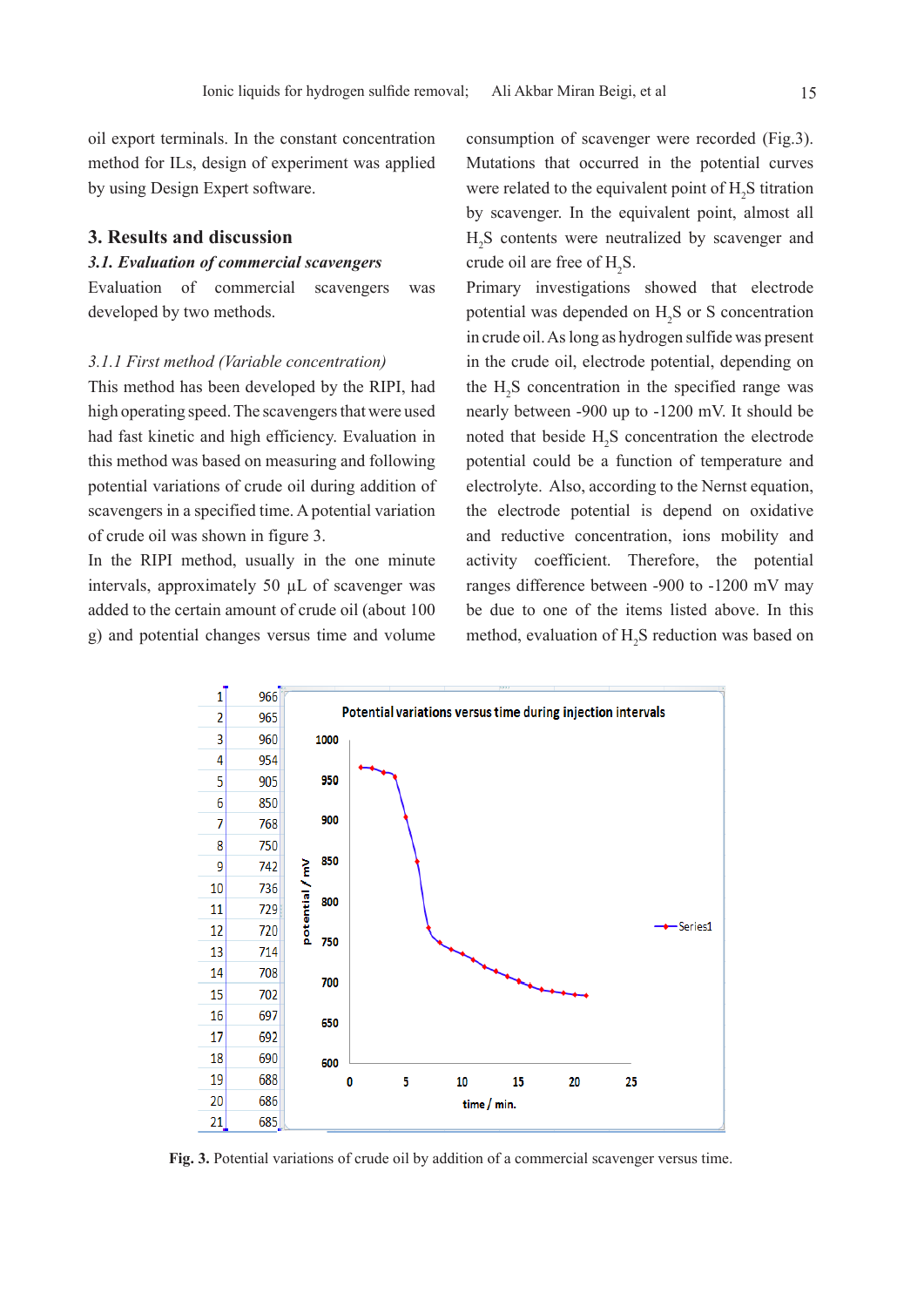| Sample name  | Injection volume/ml | (initial)/mv | Е<br>(final)/mv | Treatment time/min |
|--------------|---------------------|--------------|-----------------|--------------------|
| sulfavent 32 | 0.65                | 1100         | 805             |                    |
| sulfavent 42 | 0.55                | 1080         | 810             | 10                 |
| sulfavent 43 |                     | 1000         | 860             |                    |
| sulfavent 44 |                     | 1100         | 945             |                    |

**Table 3.** Evaluation of commercial scavengers using RIPI method

decreasing of the electrode potential. Experience indicated that when the crude oil was free of  $H_2S$ , electrode potential shifted to nearly less than -750 up to -800 mV. To more accurate investigations, 4 samples of commercial scavengers were tested using this method, and the results are given in Table 3.

As can be observed, sulfavent 32 and sulfavent 43 had better efficiency than the others. Lesser amounts of sulfavent 32 were used, on the other hand, Sulfavent 43 had higher speed. So that, for the neutralization of  $H_2S$  in crude oil, only 1 ml of scavenger was needed during 7 minutes. Although, both methods gave same results in the selection of scavengers, but the RIPI method provided more information, such as the effective time of scavenger and equivalent point.

# *3.1.2. Second method (Constant concentration)*

This method was based on instructions of oil export terminals. First, the amount of  $H_2S$  was measured in crude oil and then specific dosage of scavengers was added to the crude oil. The consumed volume of scavenger (was related to  $H_2S$  concentration.

Here,  $H_2S$  concentration was based on the

amount of hydrogen sulfide in crude oil, which is usually between 50 to 100 ppm of scavenger and depending on its efficiency, was about 2 to 5 times of the amount of  $H_2S$  in crude oil.

In a general evaluation, 100 g of a crude oil containing 75 ppm  $H_2S$ , was chosen. Then 225 ppm ([Scavenger]/ $[H_2S]$ :3) of the scavenger was added to it. After an hour stirring at room temperature, the  $H_2S$  concentration was measured with RIPI method. The same experimental conditions were done for an overnight and the results were reported and compared. Accordingly, all four samples were tested and the results are shown in Table 4.

Since the experiments were conducted consecutive days, and there was no possibility of  $H_2S$  amount stabilization. So, the results were normalized in first and the last columns. As can be seen in the table, without any commercial scavenger, H2 S concentration has reached to 43 ppm after an overnight, but by mistake this reduction was generally considered to be scavenger. As a result, long reaction time was one of disadvantages in this method.

The result showed that all scavengers, with the exception of Sulfavent 44, had the ability to remove

**Table 4.** Evaluation of commercial scavengers using constant concentration of scavenger

| sample name  | H <sub>2</sub> S content in crude | H <sub>2</sub> S content in crude | H <sub>2</sub> S content in | H <sub>2</sub> S content in crude |
|--------------|-----------------------------------|-----------------------------------|-----------------------------|-----------------------------------|
|              | befor treatment / ppm             | after 1 hour treatment /          | crude after overnight       | before treatment after            |
|              |                                   | ppm                               | treatment / $ppm$           | overnight / ppm                   |
| sulfavent 32 | 75                                | 10.5                              | < 1.0                       | 43                                |
| sulfavent 42 | 75                                | 47.0                              | < 1.0                       | 43                                |
| sulfavent 43 | 75                                | 5.4                               | < 1.0                       | 43                                |
| sulfavent 44 | 75                                | 26 0                              | < 17                        | 43                                |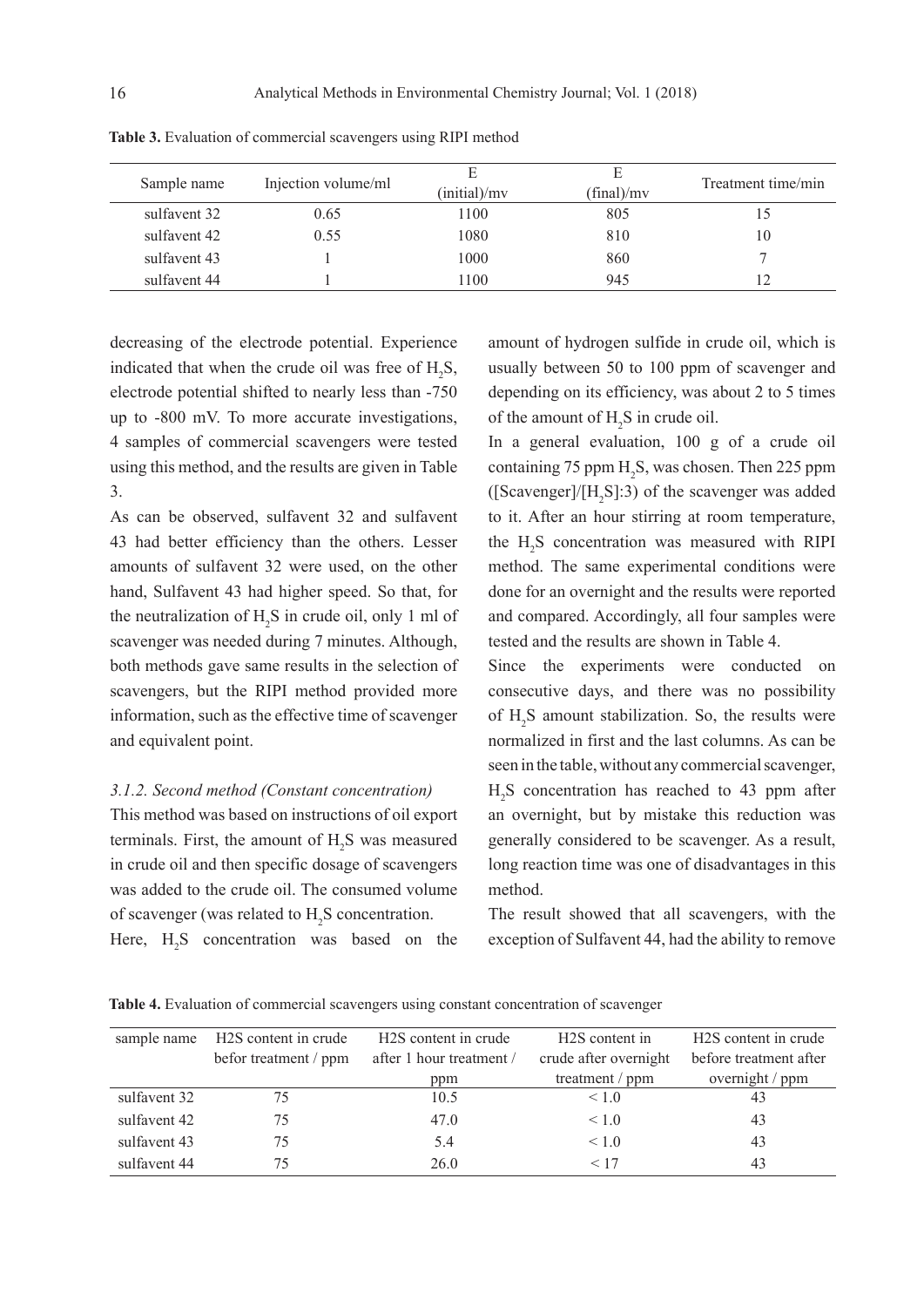H2 S from crude oil. Whereas both Sulfavent 32 and 43 had satisfactory results after an hour. It seems that this method, where to store crude oil before loading, is appropriate. In the second method, which was developed by RIPI, those of scavengers that had rapid reaction kinetics (less than 15 min) will be successful in reduction or elimination of  $H_2S$  from crude oil.

#### *3.2. Evaluation of Ionic Liquids*

#### *3.2.1 First method (Variable concentration)*

The basis of this method, as was explained in the case of scavengers, was based on gradual addition of ionic liquids and measuring and following potential variations of crude oil. First, the amount of  $H_2$ S was measured in crude oil, then 20 ml of isopropyl alcohol and 30 ml of toluene was added to 50 g of crude oil that containing 100 ppm of  $H_2S$ . At the beginning, electrode potential was read, then certain amount of ionic liquid (approximately 10 µl) was added to crude oil in the same time intervals and potential variations was recorded. Fig. 4 shows the potential variations versus time for three ionic liquids. Also, in this method, the required volume

of ionic liquid to minimize concentration to less than 15 ppm of  $H_2S$  was determined. When the electrode potential shifted to less than -800 mV,  $H<sub>2</sub>S$  concentration was less than 15 ppm.

As can be seen in this chart, the ILs have been able to reduce  $H_2S$  concentration to less than 1 ppm, in a short time (less than 30 minutes). Also, the mole ratio of  $\text{[IL]} / \text{[H}_2\text{S]}$  was 2.3, 1.3, and 2.5 for [HMIM][ $BF_4$ ], [EMIM][NTf<sub>2</sub>], and [BMIM] [ $MeSO<sub>4</sub>$ ] respectively that these were equal to 75 µl, 48 µl and 76 µl of ionic liquids. These values were negligible in comparison to commercial scavengers. Also among the three ionic liquids, [EMIM] [NTf<sub>2</sub>] had a higher efficiency in  $H_2S$ removal from crude oil. Since  $[EMIM]$   $[NTf<sub>2</sub>]$  is lipophilic and its viscosity is closer to crude oil's viscosity, it can be better  $H_2S$  scavenger, moreover the consumed volume of  $IL_2$  is less than the others.

## *3.2.2. Second method (Constant concentration)*

In this method, the  $H_2S$  concentration was measured in 15 g of crude oil, then specific dosage or concentration of ionic liquid was added to the crude oil. In fact, according to the dynamic



**Fig. 4.** The electrode response versus time during the gradual addition of the ionic liquid in crude oil.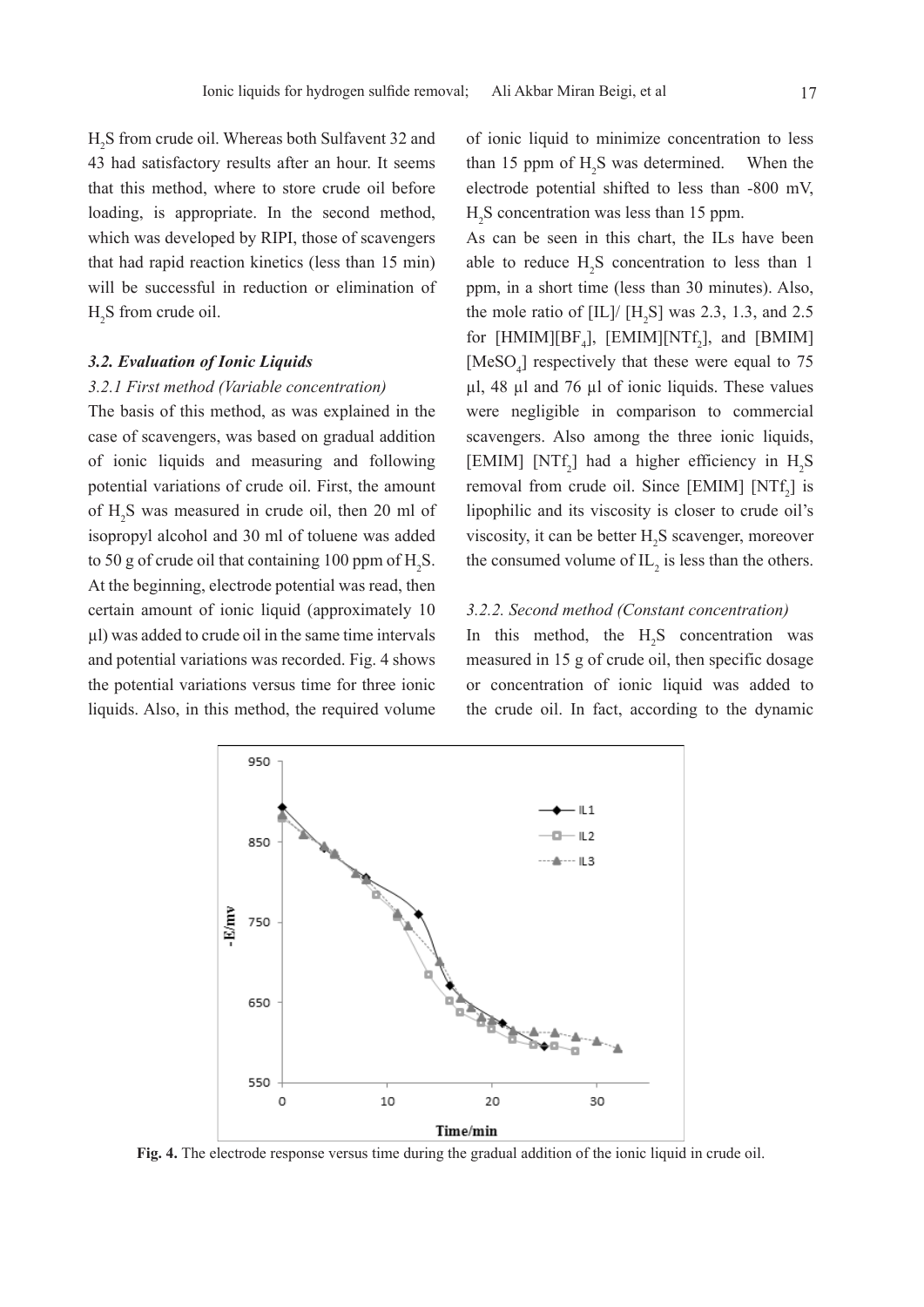method results and operating condition in crude oil terminals, the required time, temperature and dosage of ILs, were determined for  $H_2S$  removal. Finally, after considering the conditions in crude oil terminals (crude oil temperature, scavenger dosage and duration the crude oil passes through pipeline) and according to dynamic method results, it can be concluded that the required amount of ILs to remove  $H_2S$  should be selected from 1 to 3 [IL]/  $[H_2S]$  mole ratio, the reaction time from 25 min to 35 min and the temperature from  $20^{\circ}$  C to  $50^{\circ}$  C, should be selected. After identifying these factors design of experiment was performed for each IL, using Design Expert software.

#### *3.2.3. Design of experiment*

As mentioned, the effective parameters or factors on  $H_2S$  concentration was detected by using dynamic method. Then design of experiment was performed using Expert design software that

contained 20 runs or tests for each IL and various conditions such as dosage, temperature and reaction time, was applied separately for each run. The results are given in Table. 5. As can be seen in this table, first the concentration of  $H_2S$  was 100 ppm and after applying various conditions, such as dosage, time and temperature,  $H_2S$  concentration was reduced even less than 1 ppm. Columns 5 to 8 were normalized, because in some cases,  $H_2S$ concentration was more than 100 ppm, therefore all results were normalized to 100 ppm. It is obvious that if IL dosage, time and temperature was grater,  $H_2S$  concentration was lower.

Runs 4 and 14 for IL2 and crude oil sample without using ionic liquids are briefly reviewed in Table 6.  $H_2S$  concentration at the beginning was 113.27 ppm that was normalized to 100 ppm after 35 min stirring at 30  $\degree$ C. The electrode potential shifted to  $-675$  mV indicated that  $H_2S$  concentration was reached to less than 1 ppm. Also after run  $14, H<sub>2</sub>S$ 

**Table 5.** Design of experiment for three ionic liquids

| Run   | Temp/ °C |    | Time /min Dose [IL]/[H <sub>2</sub> S] | ppm H <sub>2</sub> S before | ppm H <sub>2</sub> S IL1 |           |                                                   |
|-------|----------|----|----------------------------------------|-----------------------------|--------------------------|-----------|---------------------------------------------------|
| Order |          |    |                                        | treatment                   |                          |           | ppm H <sub>2</sub> S IL2 ppm H <sub>2</sub> S IL3 |
| 1     | 35       | 30 | $\overline{2}$                         | 100                         | 21.3                     | 27.3      | 14.82                                             |
| 2     | $20\,$   | 25 |                                        | 100                         | 78.5                     | 32.5      | 62.95                                             |
| 3     | 35       | 30 | 2                                      | 100                         | 17.2                     | 22.46     | 19.63                                             |
| 4     | 50       | 35 |                                        | 100                         | $<1.0$                   | $<$ $\!1$ | $\leq$ 1                                          |
| 5     | $20\,$   | 35 | 3                                      | 100                         | $<1.0$                   | 9.3       | 17.51                                             |
| 6     | 50       | 25 | 3                                      | 100                         | $<1.0$                   | 4.02      | $<$ 1                                             |
| 7     | 35       | 30 | $\overline{2}$                         | 100                         | 19.0                     | 20.79     | 19.85                                             |
| 8     | 35       | 30 | 4                                      | 100                         | $<1.0$                   | 7.3       | 3.1                                               |
| 9     | 35       | 30 | 0.4                                    | 100                         | 38.5                     | 48.9      | 27.46                                             |
| 10    | 11       | 30 | $\mathfrak{2}$                         | 100                         | 32.3                     | 41.83     | 26.27                                             |
| 11    | 35       | 30 | $\overline{2}$                         | 100                         | 18.4                     | 18.55     | 19.04                                             |
| 12    | 60       | 30 | $\overline{2}$                         | 100                         | $<1.0$                   | 3.93      | $\leq$ 1                                          |
| 13    | 35       | 22 | 2                                      | 100                         | 21.4                     | 30.47     | 35.79                                             |
| 14    | 35       | 38 | 2                                      | 100                         | $<1.0$                   | 8.2       | 4.34                                              |
| 15    | 35       | 30 | 2                                      | 100                         | 20.7                     | 21.41     | 17.69                                             |
| 16    | 35       | 30 | 2                                      | 100                         | 19.2                     | 19.10     | 15.60                                             |
| 17    | $20\,$   | 35 |                                        | 100                         | 6.1                      | 11.1      | 38.25                                             |
| 18    | 50       | 35 | 3                                      | 100                         | $<1.0$                   | $<$ $\!1$ | $<\!\!1$                                          |
| 19    | 50       | 25 |                                        | 100                         | 8.4                      | 11.3      | $<\!\!1$                                          |
| 20    | 20       | 25 | 3                                      | 100                         | 23.3                     | 14.32     | 24.55                                             |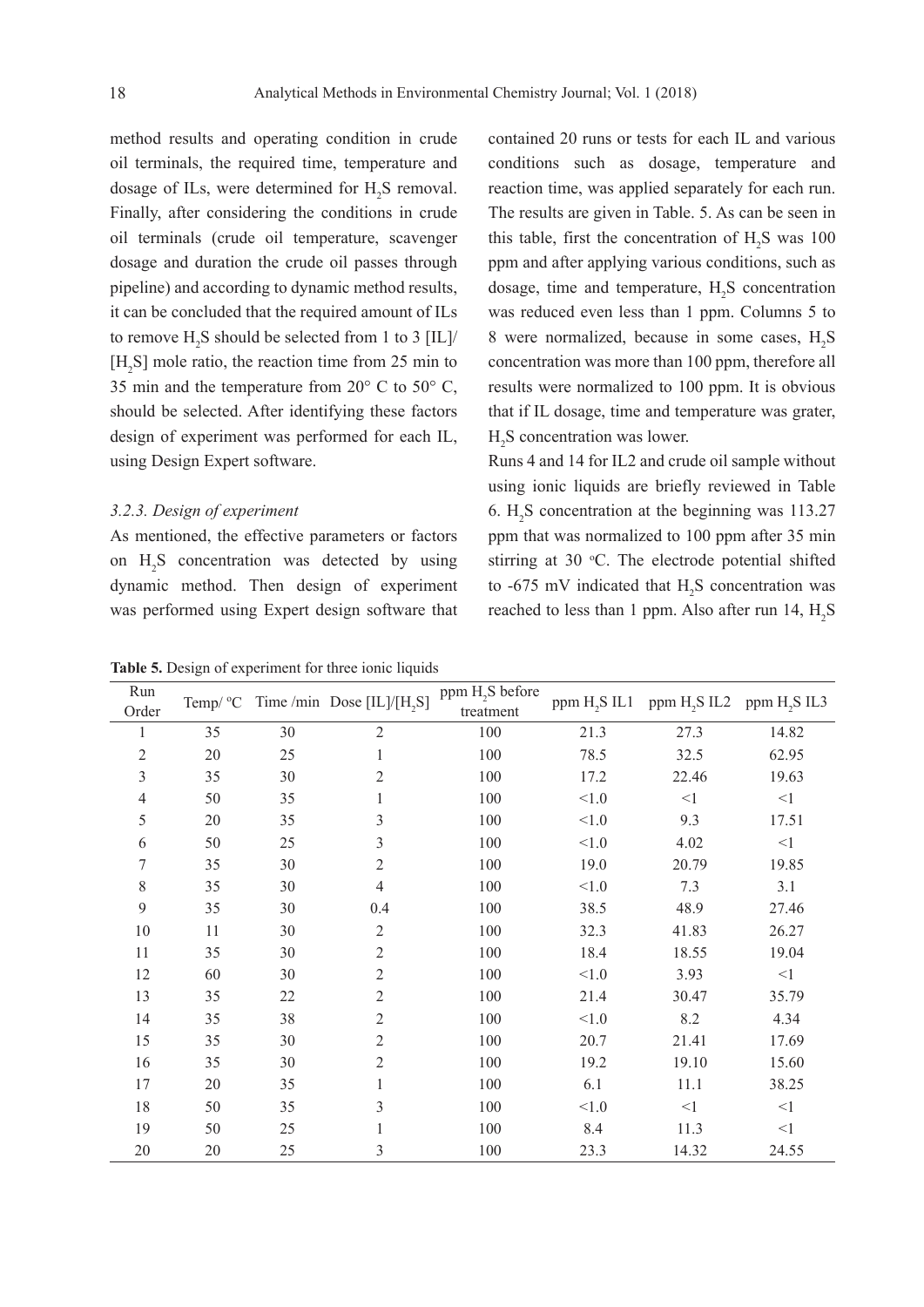**Table 5.** Continue of Design of experiment for three ionic liquids.

|             |        | Volume                   | <b>Initial</b><br>$H_2S$<br>potential<br>(mV) |       | <b>Condition</b>         |                            |                          |  |
|-------------|--------|--------------------------|-----------------------------------------------|-------|--------------------------|----------------------------|--------------------------|--|
|             | weight | consumption of<br>AgNO3  |                                               | (ppm) | Time<br>(min)            | <b>Temperature</b><br>(°C) | Dose $[IL]/[H,S]$        |  |
| Crude oil   | 10.2   | 7.2                      | $-1100$                                       | 113.3 | $\overline{\phantom{a}}$ | -                          | $\overline{\phantom{0}}$ |  |
| IL2 (Run 4) | 15.0   | -                        | $-670$                                        | 1.0   | 35                       | 50                         |                          |  |
| IL2 (Run 5) | 15.0   | $\overline{\phantom{0}}$ | $-575$                                        | <10   | 35                       | 20                         |                          |  |

FP<sub>1</sub>

FP<sub>2</sub>







**FP3**  $-735.7$  mV. 7.4372  $m<sub>L</sub>$ EP4  $-585.0$  mV.. 7.9573  $m<sub>L</sub>$ EP<sub>5</sub>  $-461.4$  mV. 8.0862  $m<sub>L</sub>$ EP6  $-376.5$  mV.. 8.1608 mL EP7  $-279.3$  mV. 8.3390 mL EP8  $-184.0$  mV. 8.6172 mL U. Fell1  $-2n$  $-400$ -<br>-EP<br>-EP5 -600 EP4 .<br>בק  $-800$ FP<sub>1</sub>  $-1000$ -1200 B  $U$  [mL]

 $-926.9$  mV.

 $-850.7$  mV..........

**Fig. 6(a).** The electrode potential versus volume of silver nitrate for  $H_2S$  measurement in crude oil that contains IL2.



**Fig. 5.** The electrode potential versus volume of silver mitrate for  $H_2S$  measurement in crude oil.

**Fig. 6(b).** The electrode potential versus volume of silver nitrate for  $H_2S$  measurement in crude oil that contains IL2

3.3854  $mL$ 

3.8148  $mL$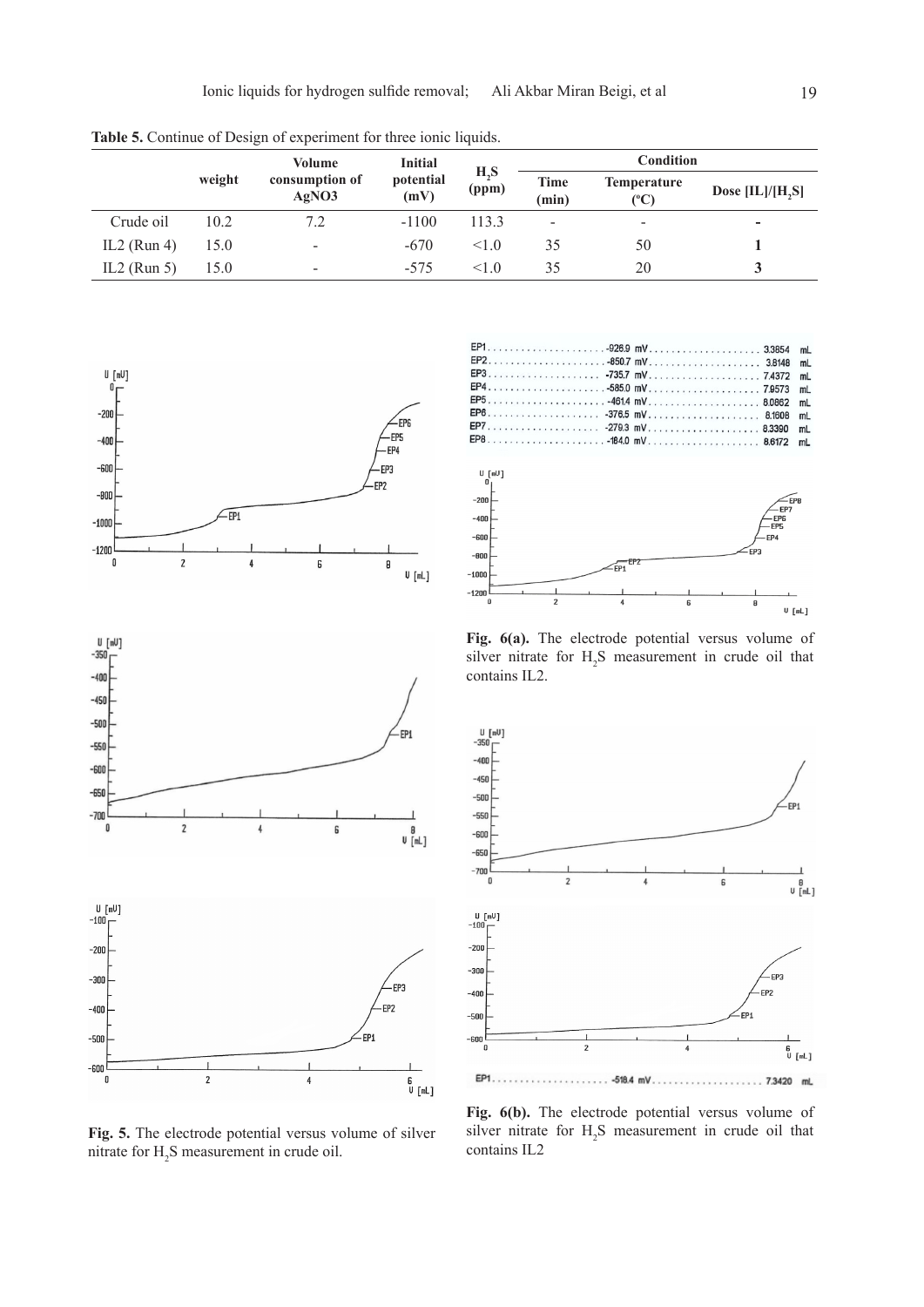concentration was decreased from 113.27 ppm to less than 1 ppm. The potentiometric curves for crude oil, runs 4 and 14 are presented respectively in figure 5.

The first chart showed  $H_2S$  concentration before addition of ionic liquids and the second one showed  $H<sub>2</sub>S$  concentration after addition of ionic liquids in a special time and temperature. The electrode potential versus volume of silver nitrate was shown in Fig.5 and  $H_2S$  concentration can be calculated before and after of ILs addition, according to the following formula.

H2 S concentration before Run 4 and Run 14 for [EMIM][NT $f_2$ ] was 116.66 ppm as shown in figure 6a and 6b.  $H_2S$  concentration was diminished to less than 10 ppm after the Runs 4 and 14. figure 7 and 8 showed the electrode potential versus volume consumption of silver nitrate for runs 4 and 14 respectively. The EP3 (third equivalent point) for run 4 and EP1 for run 14 showed the required volume consumption of silver nitrate that neutralized  $H_2S$  amounts in crude oil.

Because the electrode potential was started with  $-675$  mV, as a result H<sub>2</sub>S concentrations is less than 1 ppm.

We found that all three parameters had significant effect in  $H_2S$  removal by obtained results of this software. Here a few charts are examined briefly in figure 8.



**Fig. 7.** The electrode potential versus volume of silver nitrate for  $H_2S$  measurement in crude oil that contains IL2.







**Fig. 8.** Curves of temperature versus time at constant dosage.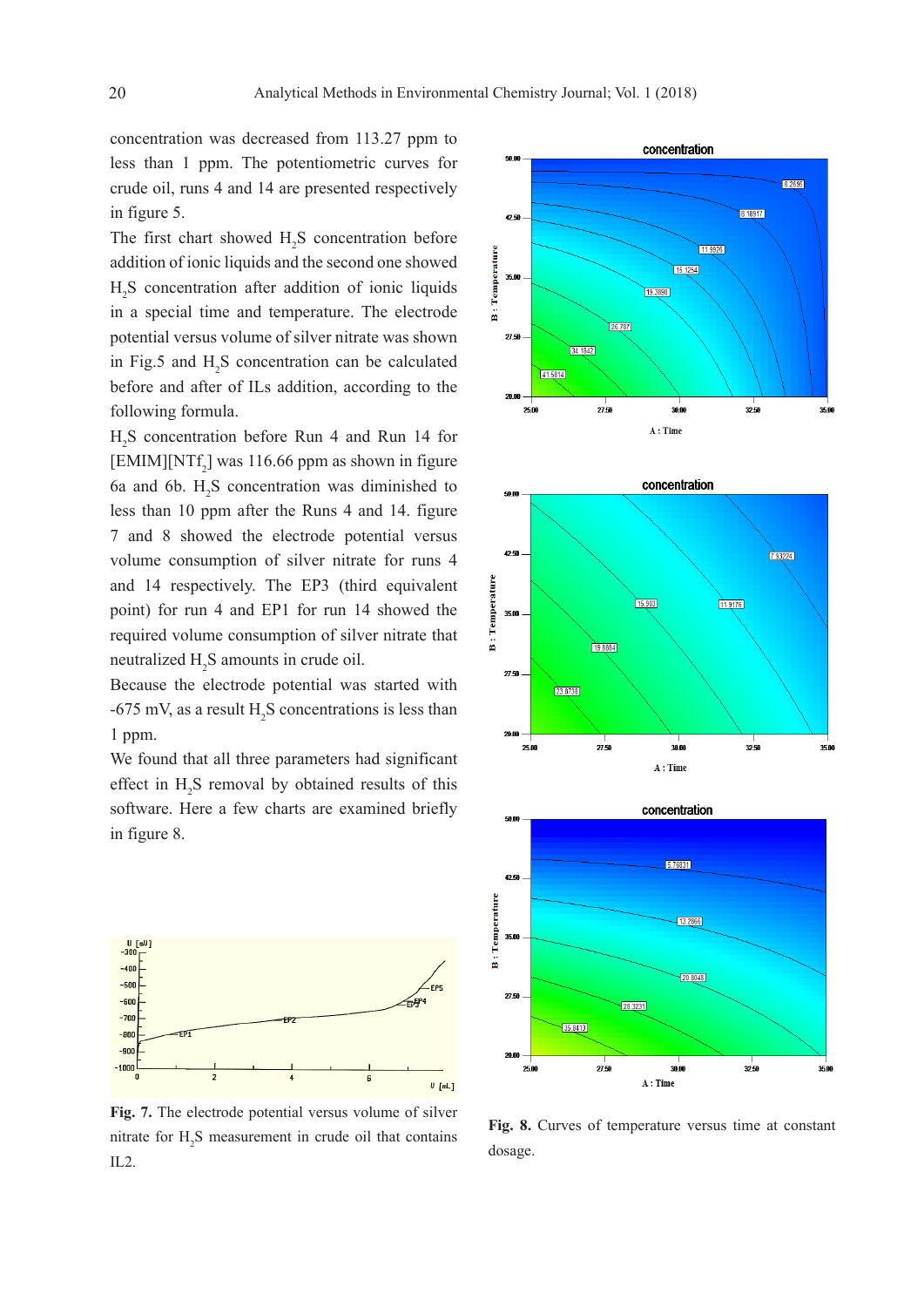These figures showed that at constant dosage, if temperature and time were grater,  $H_2S$  concentration was less. Also  $[EMIM][NTf_2]$  had better efficiency than the other ILs in  $H_2S$  removal, because it reduced  $H_2S$  concentration to less than 15 ppm in a short time.

#### **4. Conclusions**

The results showed that all three ionic liquids were chosen correctly, because all of them are suitable for  $H_2S$  removal from crude oil. The investigation of chemical and physical properties of ionic liquids that all results were presented in our previous work, were indicated that some properties such as high thermal stability, pH, solubility, and wide electrochemical windows, defined them as a suitable scavenger to H<sub>2</sub>S removal. Using ionic liquids in the limited situation, and at low concentrations of  $H_2S$ , is effective for crude oil sweetening. In comparison between commercial scavengers and ionic liquids and according to the obtained results from dynamic method and design of experiments, it is found by us that ILs is more effective than commercial scavengers because the volume consumption of ILs is less than the scavengers. Also, ILs could reduce  $H_2$ S concentration to less than 1 ppm. In design of experiments, three parameters (dosage, time and temperature) were investigated which all of them are effective in  $H_2S$  removal, and time is the most effective parameter. In addition, the results of dynamic method and design of experiment show that  $[EMIM][NTf_2]$  has better performance; in addition, the lower dosage of it has been spent.

# **5. References**

- [1] H. Sakhaeinia, V. Taghikhani, A. H. Jalili, A. Mehdizadeh, A. A. Safekordi, Solubility of H<sub>2</sub>S in 1-(2-hydroxyethyl)-3-methylimidazolium ionic liquids with different anions, Fluid Phase Equilibria, 298 (2010) 303–309.
- [2] R.C. Sahu, R. Patel, B.C. Ray, Removal of hydrogen sulfide using red mud at ambient conditions, Fuel

Pro. Tech., 92 (2011) 1587–1592.

- [3] N.N. Nassar, M.M. Husein, P. Pereira-Almao, Ultradispersed particles in heavy oil: part II, sorption of  $H_2S$  (g), Fuel Pro. Tech. 91 (2010) 169– 174.
- [4] N. Haimour, R. El-Bishtawi, A. Ali-Wahbi, Equilibrium adsorption of hydrogen sulfide onto CuO and ZnO, Desalination, 181 (2005) 145-152.
- [5] T.H. Ko, H. Chu, H.P. Lin, C.Y. Peng, Red soil as a regenerable sorbent for high temperature removal of hydrogen sulfide from coal gas, J. Hazard. Mater., B136 (2006) 776–783.
- [6] J.B. Chung, J.S. Chung, Desulfurization of  $H_2S$  using cobalt-containing sorbents at low temperatures, Chem. Eng. Sci., 60 (2005) 1515–1523.
- [7] A.H. Jalili, A. Mehdizadeh, M. Shokouhi, A. N. Ahmadi, M. Hosseini-Jenab, F. Fateminassab, Solubility and diffusion of  $CO_2$  and  $H_2S$  in the ionic liquid 1-ethyl-3-methylimidazolium ethyl sulfate, J. Chem. Thermodyn., 42 (2010) 1298–1303.
- [8] Y. Duan, Y. Xiang, D. Xia, Removal of hydrogen sulfide from light oil with solid base, Fuel Pro. Technol., 86 (2004) 237–244.
- [9] M.A. Sayyadnejad, H.R. Ghaffarian, M. Saeidi, Removal of hydrogen sulfide by zinc oxide nanoparticles in drilling fluid, Int. J. Environ. Sci. Tech., 5 (2008) 565-569.
- [10] M.B. Shiflett, A. Yokozeki, Separation of  $CO<sub>2</sub>$  and H2S using room temperature ionic liquid [bmim] [PF6], Fluid Phase Equilibria, 294 (2010) 105–113.
- [11] W. Quan, X. Wang, C. Song, Selective removal of H2 S from biogas using solid amine-based "molecular basket" sorbent, Energy Fuels, 31 (2017) 9517–9528.
- [12] R. T. Driessen, M. J. Bos, D. W. F. Brilman, A multistage fluidized bed for the deep removal of sour gases: proof of concept and tray efficiencies, Ind. Eng. Chem. Res., 57(2018) 3866–3875.
- 13] J. Li, Z. Dai, M. Usman, Z. Qi, L. Deng.  $CO_2/$ H2 separation by amino-acid ionic liquids with polyethylene glycol as co-solvent. Int. J. Greenhouse Gas Control, 45(2016) 207–215.